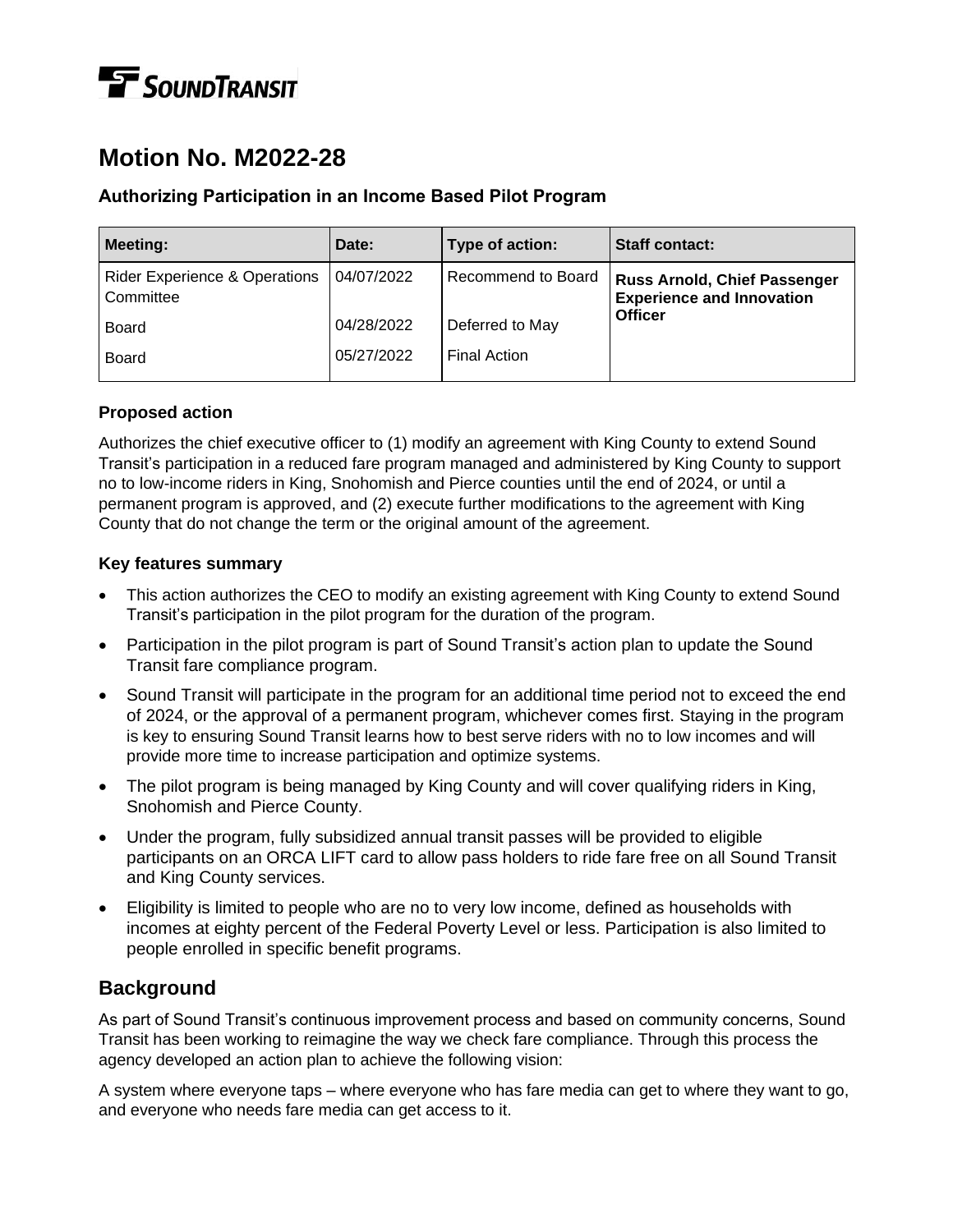There was a first round of commitments published in the Fare Enforcement Action Plan includes multiple actions that were implemented starting March 2020. The Income Based Pilot Program was included in the action plan to allow Sound Transit to provide fare media to people who currently may not have access to it. The pilot was intended to give agency staff valuable information on how best to serve the very low-income population, so best practices can be implemented as Next Gen ORCA comes online.

The proposed income-based fare program was developed in partnership with King County Metro and community leaders and members who are experiencing poverty. The program serves individuals who are "Very Low Income" defined as people with household incomes less than 80 percent of the Federal Poverty Level (FPL), limited to people participating in specific benefit programs with the same income qualification threshold.

In March 2020, the Board approved Motion No. M2020-22 to authorize Sound Transit's participation in the Income Based Pilot Program. The pilot program kicked off in September 2020.

Under the program, participants were initially enrolled by the same agencies that do the majority of enrollment for existing low-income fare program, ORCA LIFT. Participants received fully subsidized annual transit passes for use on transit services operated by Sound Transit and King County Metro and could use the ORCA card they are issued through the program to receive discounted fares on other regional transit services. Passes provided by this program are valid only on Sound Transit and Metro service but offered in Snohomish, Pierce and King Counties to eligible individuals.

Since the beginning of the program through December 2021, nearly 7,000 people have enrolled, including 232 youth and 6,769 adults. This has translated to nearly 150,000 boardings using the fully subsidized pass. The number of enrollees and boardings are much lower than estimated before COVID-19. The enrollment rates have been impacted by the COVID-19 pandemic. In addition, technological and administrative processes have not been optimized to meet enrollment estimates.

Staying in the program is key to ensuring that Sound Transit will receive the full benefits of being in the pilot to learn how best to serve riders with no to low incomes. Extending the program will also allow more time to increase participation and optimize systems.

This program has a very robust and supported evaluation process. The goal is to determine if changes in travel patterns and behaviors are modified because of the fare product, and if measures of health and wellbeing are improved by having access to a subsidized pass.

The results of this evaluation are expected in 2024, when King County and Sound Transit will determine whether to develop a permanent program.

Staying in the program will promote enrollment and boardings on Sound Transit service, so the agency can benefit from the findings of the evaluation and have time to develop a permanent program for King County and Sound Transit Board consideration.

### **Fiscal information**

The fiscal impact of the pilot program extension through the end of 2024 will not increase beyond the initial approved program budgeted costs. There is no impact to the affordable Financial Plan projections.

Motion No. M2020-22 established in an intergovernmental agreement with King County Metro as a not to exceed \$2,000,000 for the two-year pilot initial planned to end in July 2022. The proposed action would extend the pilot program to the end of 2024. Expenditure and lost revenue estimates for the initial pilot period were based on enrollment projections that were developed pre-COVID. As noted earlier, COVID-19 significantly reduced enrollment below the levels projected. Sound Transit's total expenditures through February 28, 2022, have totaled \$248,475, and it is not anticipated that expenditures will reach the not-to-exceed amount through 2024. Sound Transit originally estimated that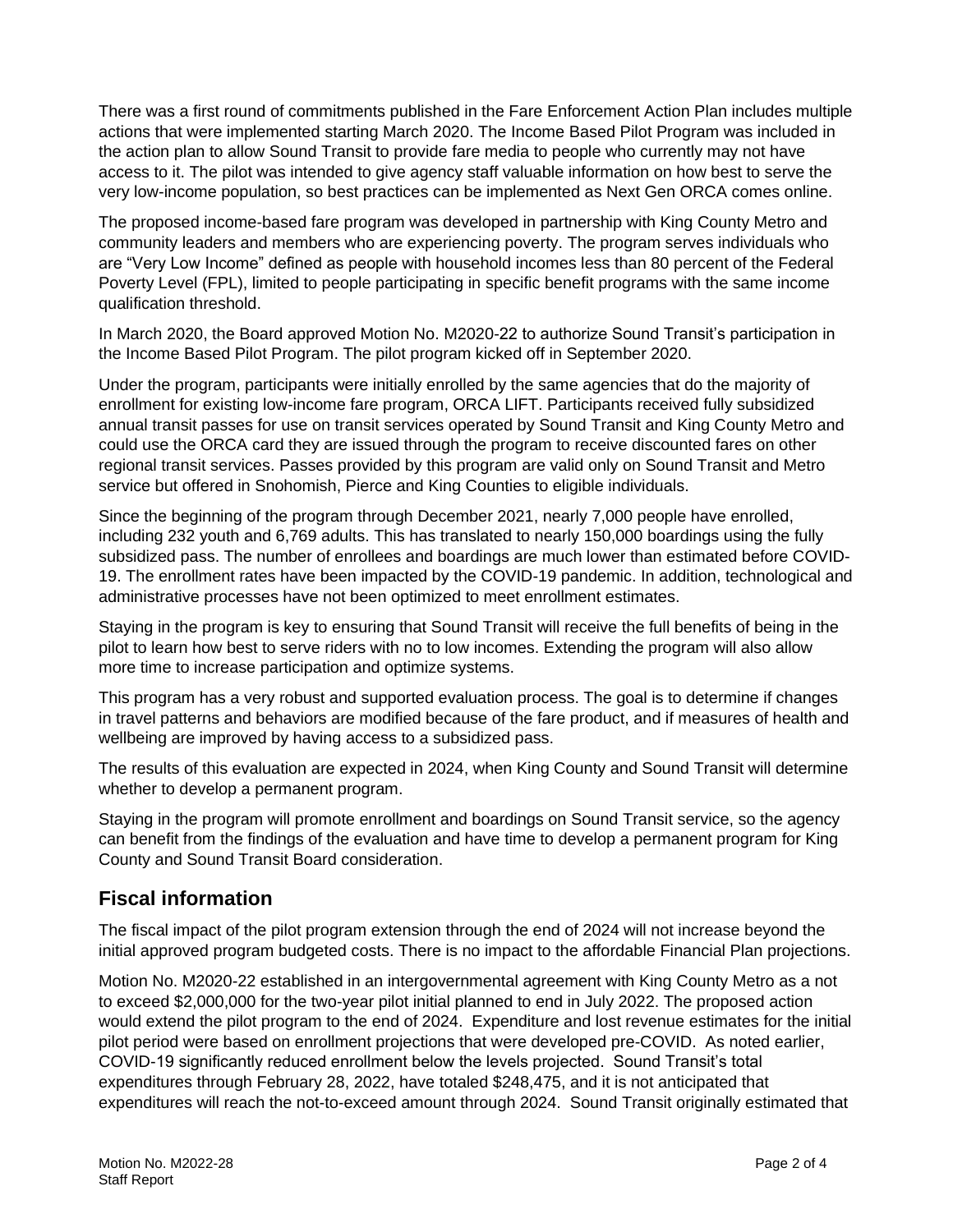the lost revenue from this program would be \$1,800,000. Lost revenue through the end of 2021 was about \$150,000, and it is currently anticipated that the amount of lost revenue through 2024 will not exceed the original estimate.

The below table is provided for reference and represents the current board approved agreement amount and fiscal performance for the life of the agreement September 2020 – February 2022.

|                                                                                         | <b>Authorized Project</b>         | <b>Board</b>                       |                        | <b>Approved Plus</b>  | Uncommitted /      |
|-----------------------------------------------------------------------------------------|-----------------------------------|------------------------------------|------------------------|-----------------------|--------------------|
| <b>Project Phase</b>                                                                    | <b>Allocation</b>                 | Approvals                          | <b>This Action</b>     | Action                | (Shortfall)        |
| Operating and Maintenance                                                               | \$14,251                          | \$4,649                            | S                      | \$4,649               | \$9,602            |
| Research and Technology                                                                 | 708                               | 708                                |                        | 708                   |                    |
| <b>Total Current Budget</b>                                                             | \$14,959                          | \$5,357                            | \$                     | \$5,357               | \$9,602            |
| <b>Operating and Maintenance</b><br><b>Phase Detail</b><br>KCM Low Income Pilot Program | \$2,000                           | \$248                              | $\mathbf{s}$           | \$248                 | \$1,752            |
| Other Phase Activities                                                                  | \$12,251                          | \$4,400                            |                        | \$4,400               |                    |
| <b>Total Phase</b>                                                                      | \$14,251                          | \$4,649                            | \$                     | \$4,649               | \$7,851<br>\$9,602 |
|                                                                                         |                                   |                                    |                        |                       |                    |
| <b>King County Metro</b>                                                                | <b>Board Approvals to</b><br>Date | Approved<br><b>Contract Status</b> | <b>Proposed Action</b> | for Board<br>Approval |                    |
| Agreement Amount                                                                        | \$2,000                           | \$2,000                            | \$                     |                       |                    |
| <b>Agreement Contingency Amount</b>                                                     |                                   |                                    | ٠                      |                       |                    |

Board Approvals = Committed To-Date + Contingency as of 2/28/2022.

## **Title VI compliance**

The purpose of this pilot program is to increase transit access to very low-income residents of King, Pierce and Snohomish Counties. American Community Survey, King County Metro and Sound Transit survey data indicate that minorities are more likely than non-minorities to be very low-income. Therefore, this demonstration program will not have a disproportionate impact on low-income riders, nor will it have a disparate impact on minority riders.

#### **Public involvement**

This action is part of the Sound Transit action plan on fare enforcement. The action plan was informed by an extensive public engagement process that included seven listening sessions with people of color and with those experiencing poverty, an on-board survey with 1,100 respondents, and an online survey of over 8,000 respondents. The specific design of the income-based fare program is the result of an extensive engagement process led by King County Metro that included multiple meetings with people experiencing poverty or people that work with people experiencing poverty.

#### **Time constraints**

A one-month delay would create a significant impact. Delay of this policy would impair Sound Transit's ability to participate in the program with King County past mid-2022.

### **Prior Board/Committee actions**

Motion No. M2020-22: (1) Authorized participation in a two-year income based pilot program managed and administered by King County to support low-income riders in King, Snohomish and Pierce counties and (2) directed the chief executive officer to negotiate and enter into an agreement or modify and existing agreement with King County for Sound Transit's participation in the pilot program in an amount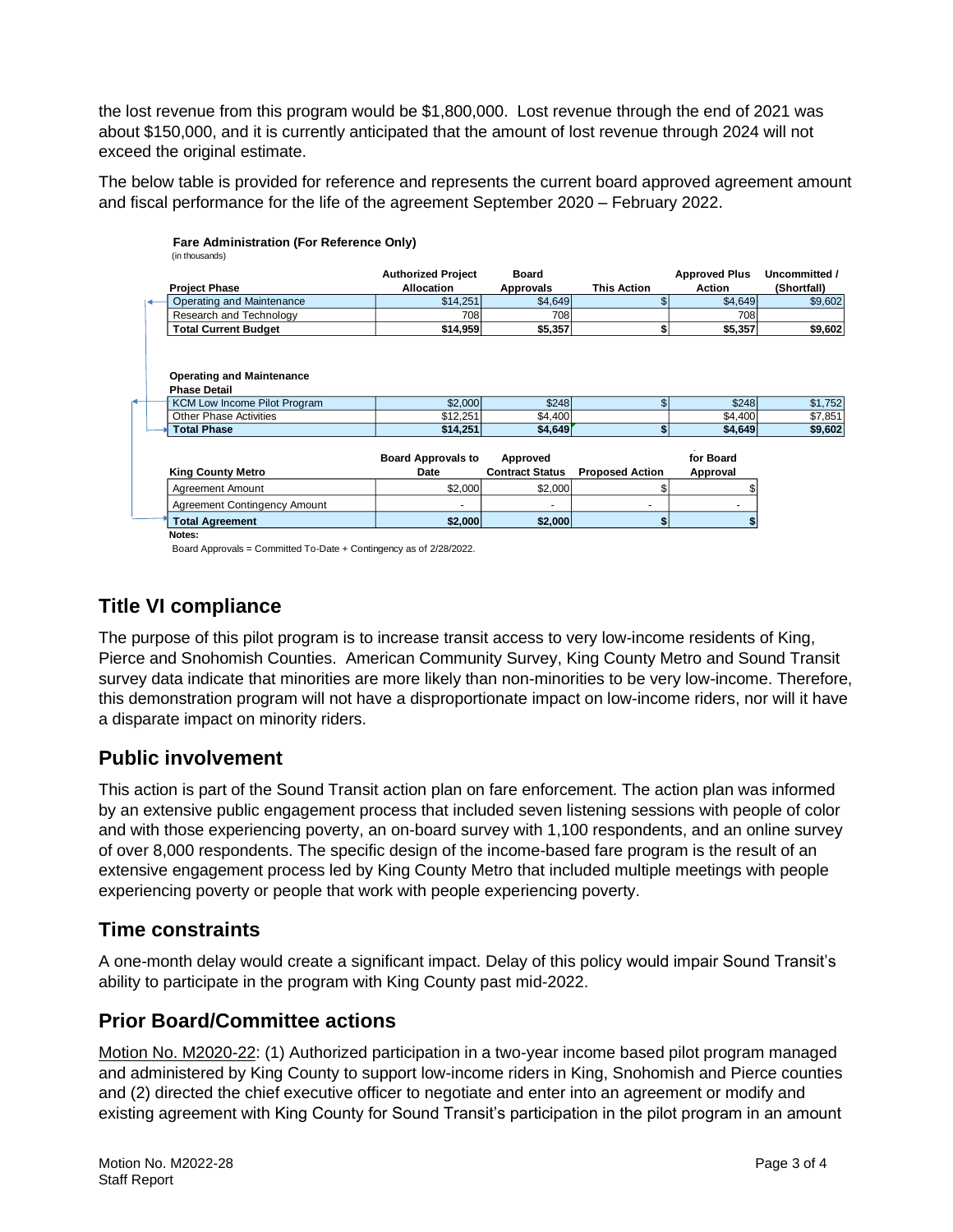not to exceed \$2 million for the duration of the two-year pilot program, including any modifications to the agreement that do not change the term or amount of the agreement.

**Environmental review –** KH 3/17/22

**Legal review –** AJP 4/1/22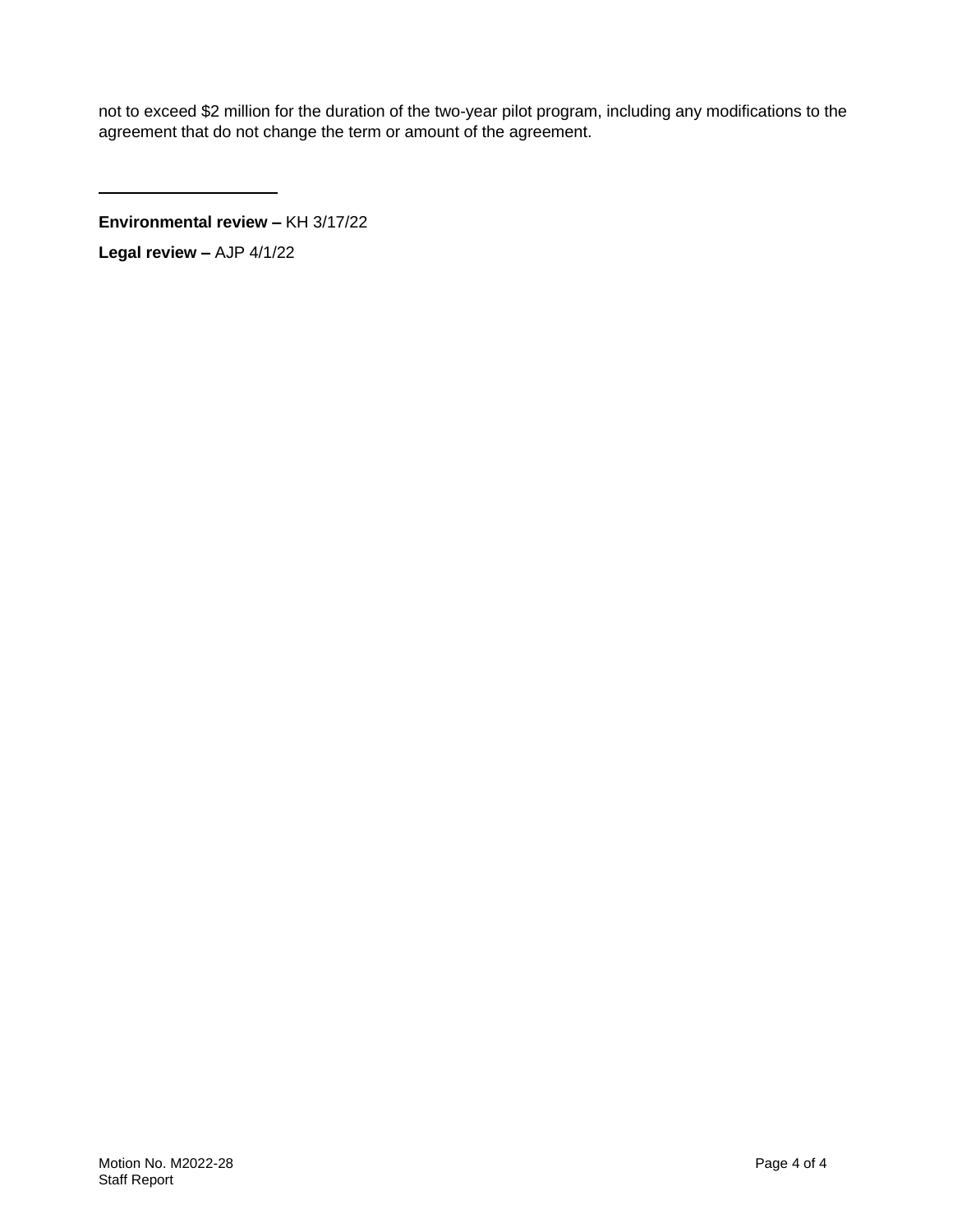# **TE** SOUNDTRANSIT

# **Motion No. M2022-28**

A motion of the Board of the Central Puget Sound Regional Transit Authority authorizing the chief executive officer to (1) modify an agreement with King County to extend Sound Transit's participation in a reduced fare program managed and administered by King County to support no to low-income riders in King, Snohomish and Pierce counties until the end of 2024, or until a permanent program is approved, and (2) execute further modifications to the agreement with King County that do not change the term or the original amount of the agreement.

## **Background**

As part of Sound Transit's continuous improvement process and based on community concerns, Sound Transit has been working to reimagine the way we check fare compliance. Through this process the agency developed an action plan to achieve the following vision:

A system where everyone taps – where everyone who has fare media can get to where they want to go, and everyone who needs fare media can get access to it.

There was a first round of commitments published in the Fare Enforcement Action Plan includes multiple actions that were implemented starting March 2020. The Income Based Pilot Program was included in the action plan to allow Sound Transit to provide fare media to people who currently may not have access to it. The pilot was intended to give agency staff valuable information on how best to serve the very low-income population, so best practices can be implemented as Next Gen ORCA comes online.

The proposed income-based fare program was developed in partnership with King County Metro and community leaders and members who are experiencing poverty. The program serves individuals who are "Very Low Income" defined as people with household incomes less than 80 percent of the Federal Poverty Level (FPL), limited to people participating in specific benefit programs with the same income qualification threshold.

In March 2020, the Board approved Motion No. M2020-22 to authorize Sound Transit's participation in the Income Based Pilot Program. The pilot program kicked off in September 2020.

Under the program, participants were initially enrolled by the same agencies that do the majority of enrollment for existing low-income fare program, ORCA LIFT. Participants received fully subsidized annual transit passes for use on transit services operated by Sound Transit and King County Metro and could use the ORCA card they are issued through the program to receive discounted fares on other regional transit services. Passes provided by this program are valid only on Sound Transit and Metro service but offered in Snohomish, Pierce and King Counties to eligible individuals.

Since the beginning of the program through December 2021, nearly 7,000 people have enrolled, including 232 youth and 6,769 adults. This has translated to nearly 150,000 boardings using the fully subsidized pass. The number of enrollees and boardings are much lower than estimated before COVID-19. The enrollment rates have been impacted by the COVID-19 pandemic. In addition, technological and administrative processes have not been optimized to meet enrollment estimates.

Staying in the program is key to ensuring that Sound Transit will receive the full benefits of being in the pilot to learn how best to serve riders with no to low incomes. Extending the program will also allow more time to increase participation and optimize systems.

This program has a very robust and supported evaluation process. The goal is to determine if changes in travel patterns and behaviors are modified because of the fare product, and if measures of health and wellbeing are improved by having access to a subsidized pass.